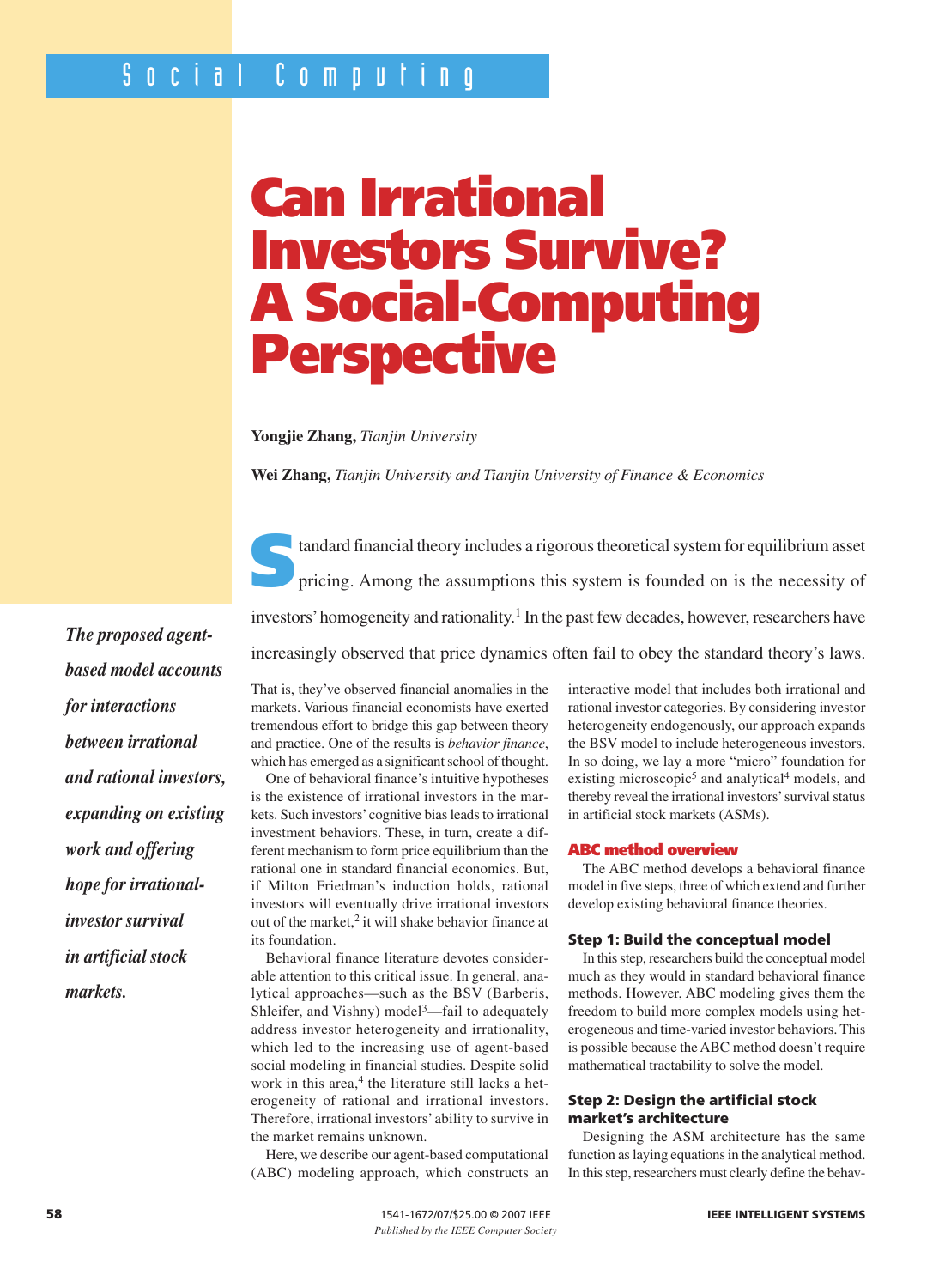

**Figure 1. A typical artificial stock market structure. ASMs have four basic categories of actors: issuers, investors, the exchange, and environments.** 

ior of heterogeneous investors, tradable assets' risk and return characteristics, information flow, and the market trading and equilibrium mechanism.

#### **Step 3: Code and run the ASM program**

In this step, researchers choose a proper simulation platform, code and debug the ASM architecture, and design and run computational experiments to generate simulated stock market data.

There are more than a dozen frequently used agent-based simulation platforms and thousands of agent-based simulation applications. Choosing a proper platform can save researchers considerable time and computational cost. Also, selecting an appropriate ASM—such as the Santa Fe Institute's ASM  $(SFI ASM)<sup>6</sup>$ -can facilitate coding and debugging work.

#### **Step 4: Examine the ASM data**

Typically, the data generated in step 3 is raw information—such as the market price and trading-volume-time series, or agent position and wealth-time series—which researchers can't directly use to develop behavioral finance theories. With the ABC method, researchers can process this raw data using financial econometrical methods to produce meaningful results on the simulated market dynamics. These econometrical results show the ASM's empirical characteristics, which researchers can then use to develop behavioral finance theories in step 5.

Examples of step 4 results might be

- "the market price in this ASM overreacts in the short run and mean-reverts in the long run,"
- "this ASM is not affected by excess volatility," or
- "this ASM's IPO premium for a 10-period window is 45 percent."

Most financial economists can easily understand and use all of these to form new financial economic theories.

If step 4's simulated market dynamics are unexpected or unclear, researchers should return to step 1 and carefully investigate their conceptual models to find the cause. They should also distinguish between new findings and program errors.

#### **Step 5: Presenting new behavioral finance theories**

In this step, researchers can extend or develop behavioral finance theories using the ABC method's conceptual model and solution. The aim in utilizing ASMs is to solve the conceptual models, not to simulate real stock markets. Likewise, the conceptual models aren't intended to simulate real stock markets, but rather to enhance insights into how investors interact under given circumstances.

#### **Designing an artificial stock market**

An ASM has four basic actor categories: issuers, investors, the exchange, and environments. Although the implementation of these actors might differ in various ASMs, the basic relation among these actors is much like that in figure 1.

#### **Issuers**

In the ASM, issuers must try to successfully issue new securities, must pay dividends and interests on their outstanding securities, and must release related company news to the exchange and investors in a timely manner. To some extent, investors' output and profitability are affected by macroeconomic shocks, which in turn will affect the amount of dividends they pay to investors.

#### **Investors**

Investors buy stock in issuers'public offering and trade stock among themselves. Their trading decisions are made on the basis of both meaningful information and meaningless noise. Investors get noisy information through the environment, as well as from

- issuers providing information on dividends and company revenue;
- the exchange disclosing trading information such as price history, volume, and timely bid and ask; and
- investors who sometimes "create" informa-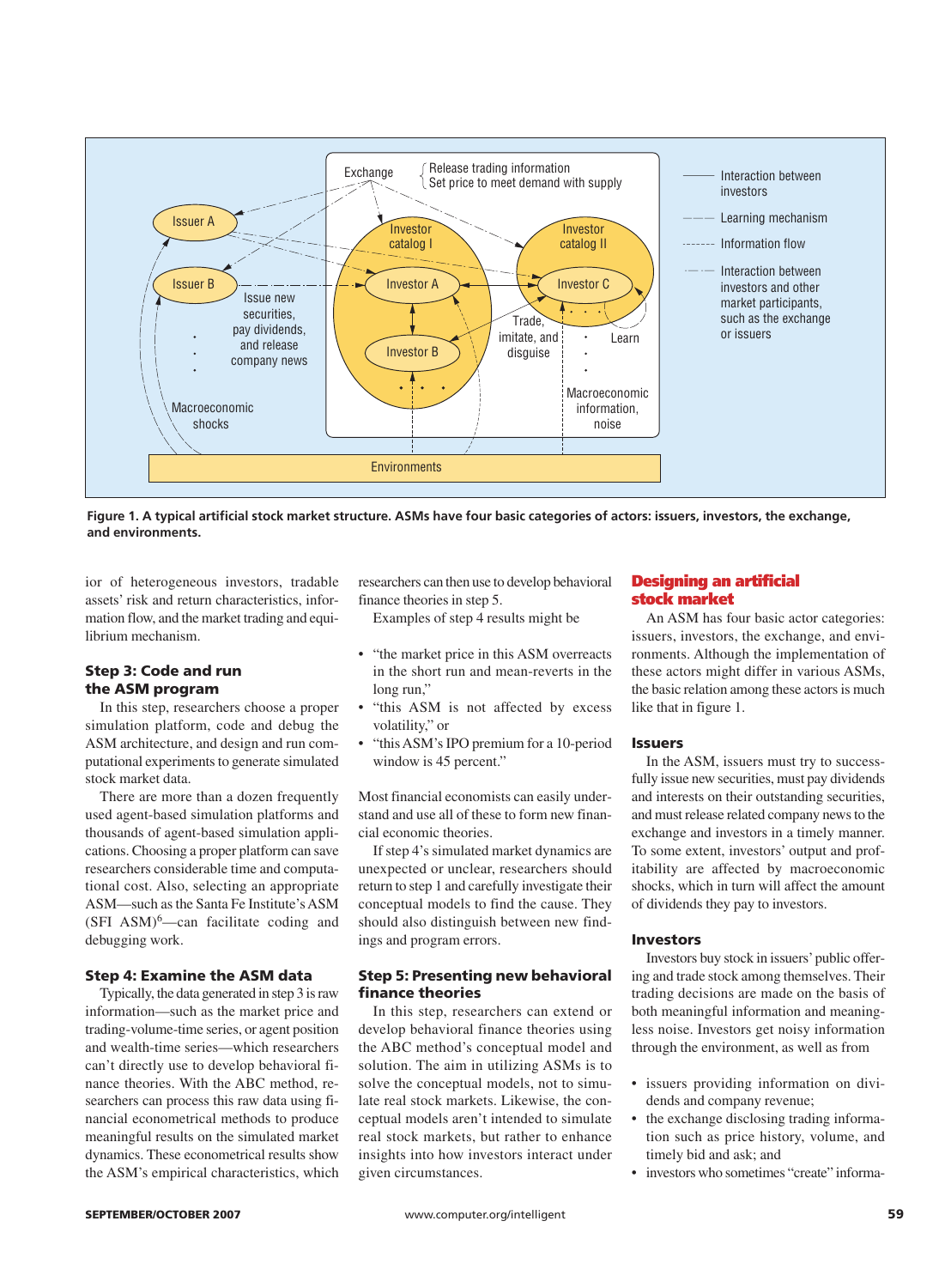



tion to mislead other investors and thereby gain money from them.

Investor behavior is a major topic in behavioral finance research, and, of course, a key factor in ASMs. Figure 2 shows how typical investors make decisions, which we can regard as a forecast-preference-action process. To process noisy information and make future forecasts, the investors use forecasters that depend on conceptual models, which might be Baysian, AI style, or more typically—psychological, as in our research. Using their forecasts, investors make trading decisions on the basis of their preferences, given the risk conditions, and then trade with other investors. The trading results can then provide investors with useful information for updating their forecasters through either rational or psychological learning.

#### **The exchange and environments**

The main role that the exchange and environments play is to serve as "containers" that

save and release history information and current shocks. Another key factor of the exchange—also known as specialists or market makers in some ASMs—is the institution of *market clearing*, which is the mechanism used to set the market price to match market demand with supply. Many models are interested in the fundamental problem of price formation and the method for determining prices.

#### **Can BSV investors survive?**

As the sidebar "Related Work in Agent-Based Financial Computing" explains, the BSV model is one of behavioral finance's most important explanative models. BSV models how behavioral investors form beliefs, which produces both overreaction and meanreversion for a wide range of parameter values. However, the BSV model doesn't address market equilibrium problems, which are critical for asset pricing theory.

To extend this model to an equilibrium model with both BSV and rational investors in a risky-asset market, we must address two fundamental questions:

- Will anomalies still prevail if we introduce rational investors into the market?
- Will BSV investors really lose money in the game between BSV investors and rational investors, as per Friedman's paradigm?

#### **BSV forecasting**

Investors trade two types of assets on an infinite-period basis:

- the risk-free asset, which pays an unchangeable interest rate and is in perfectly elastic supply, and
- the risky asset, which is available in a limited and constant amount across time. This asset pays a random dividend that follows a random walk, in which the next period's dividends will go up or down with the same probability.

The two investor categories—BSV<sup>3</sup> and rational investors—are both risk-averse utility maximizers. The key difference between rational and BSV investors is in their forecasters. Rational investor forecasters are much like those in the traditional financial theories: they are certain about the distribution and mathematic expectation of future dividends, and use this as a basis for decisions.

BSV investors' forecasters have a cognitive bias that is both representative and conservative. Specifically, BSV investors don't believe that future dividends are generated by a random walk process. Rather, they believe dividends are determined by one of two models—Model 1 or Model 2—depending on the economy's state. Neither model is a random walk; in Model 1, dividends are mean-reverting, while in Model 2 they keep the recent trend.

To form the next period's asset price expectation, BSV investors must forecast dividends into the future. Because BSV investors believe that one of two models generates earnings at any time, they must try to understand which of the two models is currently governing dividends. To do this, they observe earnings each period and use this information to make the best guess as to which model governs the dividends. At time *t*, having observed the dividends shock, investors calculate the probability that Model 1 generated the current dividend. Then, using the new data observed in each period, BSV investors update their estimate of the expected future price in a Bayesian way.

#### **The sim-ASM**

To introduce these BSV strategies, we built the sim-ASM. At the beginning of each period, the exchange announces the period's dividend shock to all investors. BSV investors update their expectations, which are distorted by their cognitive bias. Rational investors who've known the exact global distribution of future dividends—don't have to update their expectations each period.

Next, the exchange sets the tradable assets' market price, which it discovers using a doublesided auction mechanism (that is, the price is adjusted until total market demand meets the total market supply). Both types of investors update their expectations and try to adjust their positions based on the new expectation and current market price. Given the position adjustment, investors will bid or ask for a specific amount of the risky asset at the current price. The exchange then adjusts the market price to make the total bid amount equal to the total ask amount. When the market is clear—that is, the total bid equals the total ask—the market price is the equilibrium price at period *t*.

#### **Experiments**

Our sim-ASM program is a simplified version of SFI ASM and uses the same market architecture as our earlier agent-based model.7 We wrote sim-ASM using Objective-C and run it on the open Swarm 2.2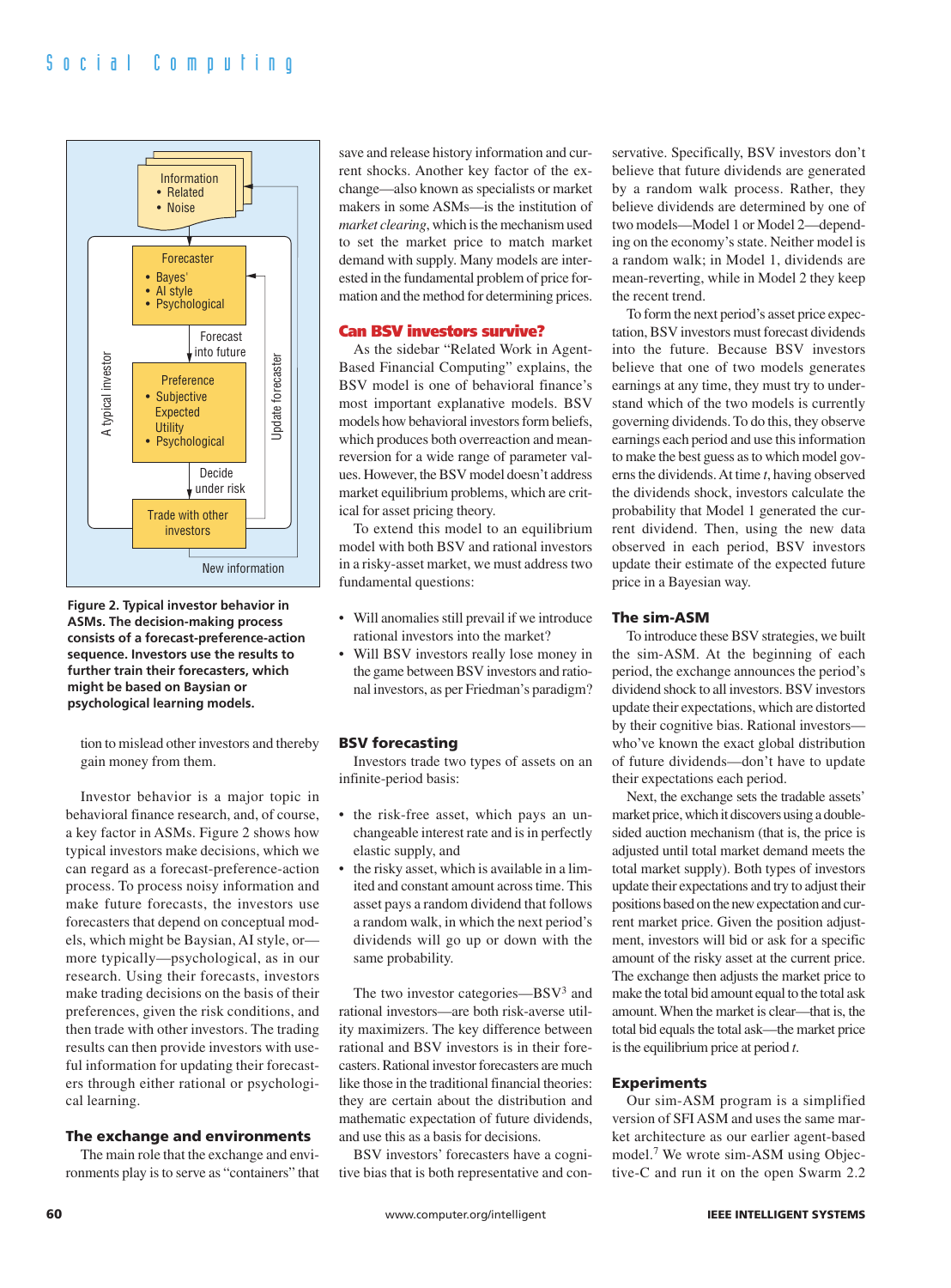## Related Work in Agent-Based Financial Computing

Researchers and financial economists have been investigating artificial stock markets for years. The modeling of agent types is a key element of this work.

#### **Artificial stock markets**

It's easy to get lost in the many different ASM types. Researchers use many approaches, and it's often difficult to distinguish one ASM from the next. Here, we introduce a few important ones to illustrate ASM history.

Most of the earliest models were intended to create functioning financial market. Stephen Figlewski, for example, tried to examine the efficient market hypothesis in a "real" simulated market.<sup>1</sup> Later, researchers found that "real" ASMs can't be built. They therefore turned to applications in which the economic environment was well understood and often had a simple, homogeneous rational-expectations equilibrium that played the role of useful benchmark. In the LLS ASM, traders maximized a oneperiod myopic utility function that was constant relative to risk aversion and used simple forecasting techniques.<sup>2</sup>

Other works concentrated on validating AI algorithms. ASM investors in this category didn't really trade with each other; indeed, in some ASMs, there was only one "representative" investor. Jasmina Arifovic developed an ASM in which investors were trained only to forecast future price as accurately as possible, while the price itself was determined by an exogenous process.3

The Santa Fe Institute's ASM (SFI ASM)<sup>4</sup> and the ASM developed by Shu-Heng Chen and Chia-Hsuan Yeh<sup>5</sup> are the most frequently cited ASMs. The core philosophy behind both ASMs is to build a kind of dynamic ecology of trading strategies and then examine their co-evolution over time.

#### **Modeling investor types**

After modeling individual investors' cognitive bias, Nicholas Barberis and colleagues asserted that all market participants are "*irrational* investors"—that is, they believe, at time *t*, that the dividend of a stock at  $t + 1$  will obey one of two probability laws and either continue or reverse the recent trend.<sup>6</sup> Based on this and other assumptions, the researchers derived their closedform analytical BSV (Barberis, Shleifer, and Vishny) model. The BSV model explains anomalies such as overreaction and meanreversion. It also shows the survival of the irrational investor. However, the BSV model requires investor homogeneity; the difference is that this homogeneity is among *irrational* investors. In contrast, James De Long and colleagues introduced the idea of heterogeneous investors.<sup>7</sup> Their DSSW (De Long, Shleifer, Summers, and Waldmann) model consists of both rational and irrational market players. They define the irrationality by simply adding a normal random bias, with a positive mean, to rational investors' price expectations. DSSW proved that irrational investors can gain a higher expected return than rational ones under some conditions. Their exogenous irrationality definition significantly reduced the complexity of deriving the analytical result. However, it did so at the cost of clarity in the connection between biased individual behaviors and market price equilibrium, while the BSV model increases this clarity.

Because the analytical approaches have difficulties dealing with investor heterogeneity and irrationality, new approaches were needed. Due to groundbreaking work by W. Brian Arthur and colleagues,<sup>4</sup> agent-based social modeling—a significant component of social computing8—has become more popular in financial studies. Apart from modeling financial markets, a few researchers have reported computational experiments aimed at studying financial markets' economic phenomena. Among these, Moshe Levy and colleagues<sup>9</sup> used an agent-based "microscopic" stock market model to test how investor behavior influenced market dynamics. The researchers defined heterogeneous investors in their LLS (Levy, Levy, and Solomon) models and found evidence of a relationship between investor heterogeneity and asset prices. But, as with DSSW, they failed to give a reasonable explanation of the cause of investors' behavioral heterogeneity, and had to define it exogenously. Meanwhile, among their heterogeneous investor catalogs, the rational investor as defined by Robert Lucas is still missing. Blake LeBaron<sup>10</sup> used SFI ASM to run similar experiments, comparing the memory lengths of two rational investor groups during genetic algorithm learning.

#### **References**

- 1. S. Figlewski, "Market 'Efficiency' in a Market with Heterogeneous Information," *J. Political Economy*, vol. 86, no. 4, 1978, pp. 581–597.
- 2. M. Levy, H. Levy, and S. Solomon, "A Microscopic Model of the Stock Market: Cycles, Booms, and Crashes," *Economics Letters*, vol. 45, no. 1, 1994, pp. 103–111.
- 3. J. Arifovic, "The Behavior of the Exchange Rate in the Genetic Algorithm and Experimental Economies," *J. Political Economy*, vol. 104, no. 3, 1996, pp. 510–541.
- 4. W. Arthur et al., "Asset Pricing under Endogenous Expectations in an Artificial Stock Market," *The Economy as an Evolving Complex System II*, W. Arthur, S. Durlauf, and D. Lane, eds., Addison-Wesley, 1997, pp. 15–44.
- 5. S. Chen and C. Yeh, "Evolving Traders and the Business School with Genetic Programming: A New Architecture of the Agent-Based Artificial Stock Market," *J. Economic Dynamics and Control*, vol. 25, no. 3, 2001, pp. 363–394.
- 6. N. Barberis, A. Shleifer, and R. Vishny, "A Model of Investor Sentiment," *J. Financial Economics*, vol. 49, no. 3, 1998, pp. 307–343.
- 7. J. De Long et al., "Noise Trader Risk in Financial Markets," *J. Political Economy*, vol. 98, no. 4, 1990, pp. 703–738.
- 8. F. Wang et al., "Social Computing: From Social Informatics to Social Intelligence," *IEEE Intelligent Systems*, vol. 22, no. 2, 2007, pp. 79–83.
- 9. M. Levy, H. Levy, and S. Solomon, *Microscopic Simulation of Financial Markets: From Investor Behavior to Market Phenomena*, Academic Press, 2000.
- 10. B. LeBaron, "Empirical Regularities from Interacting Long and Short Memory Investors in an Agent-Based Stock Market," *IEEE Trans. Evolutionary Computation*, vol.5, no. 2, 2001, pp. 442–455.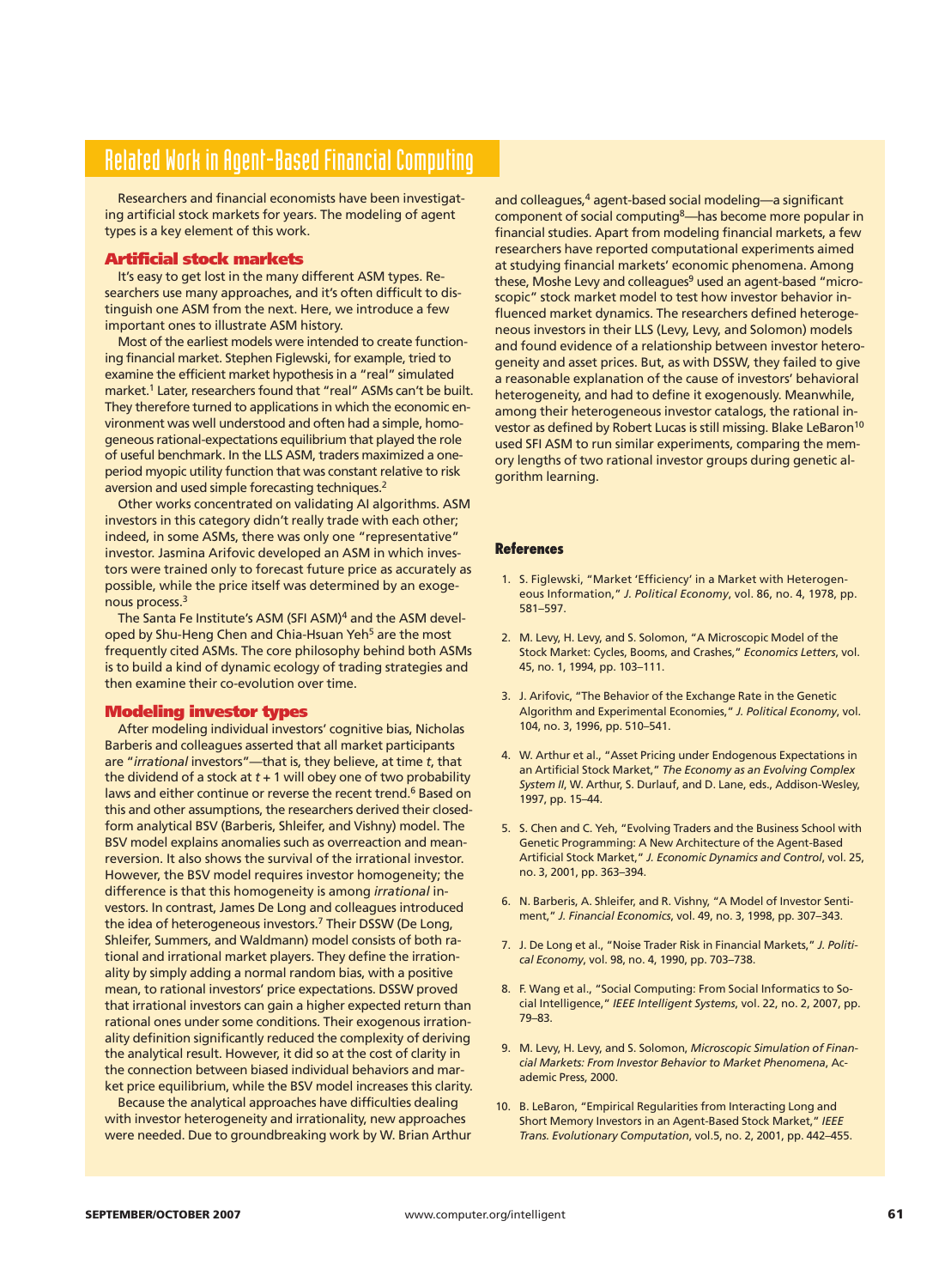

**Figure 3. Experimental results. These representative results show overreaction in (a) a sample market and (b) a comparison market.** 

platform in Linux. We used sim-ASM in two experiments: a sample market experiment and a comparison market experiment. The only difference between the two is that in the sample market experiment, we had 10 BSV investors versus 10 rational investors, while in the comparison market, we had 20 rational investors and no BSV investors. We designed the comparison market to provide benchmarking data to use in our event study method to examine the sample market's overreaction anomaly.

Each experiment consisted of 5,000 periods. We derived the experiment parameters from BSV and SFI ASM. At each period's end, we wrote the risk asset's price, the dividends, the dividends' shock, and the wealth of a representative investor of each type into a data file. This constituted our source data, which we used in our empirical analysis (described in the next section). Figure 3 shows representative results from one experiment. Although we ran several experiments, we found no significant differences among the results.

#### **Results and findings**

The aim of our experiments was to discover whether BSV investors can survive and anomalies prevail—in a market that has both BSV and rational investors. To accomplish this, we compared the empirical results of examining the overreaction and meanreversion phenomena in the sample market and comparison market.

As figure 3a and our ANOVA (analysis of variance) testing show, $8$  in the sample market, the cumulative average residual (CAR) of the winner and loser portfolios differ significantly for one period length. This means that, in the sample market, the price overreacts for one period after both positive and negative dividend shocks, and then mean-reverses. In the comparison market (see figure 3b), the CAR of both portfolios moves randomly, so there's no overreaction phenomenon.

So, obviously, BSV investors can survive and anomalies will prevail in a market with both investor types. That is, the market still shows the overreaction and mean-reversion phenomenon even when rational investors are added to the irrational groups. This is because rational investors won't hold more risky assets unless they are compensated for bearing the risk that BSV investors will change their current models and thus adversely change the risk asset's price. At each period, both BSV and rational investors believe that the risky asset is mispriced in the equilibrium market, but because the price is more uncertain than it is with no BSV investors, neither group is willing to bet too much on this mispricing. Thus, BSV investors "create their own space." In so doing, they also create space for the existing BSV model to maintain its explanative power when extended into a mixed-investor market.

#### **Combining BSV and DSSW to find survival dynamics**

The DSSW (De Long, Shleifer, Summers, and Waldmann) model introduced the idea of heterogeneous investors by including both rational and irrational market players.<sup>4</sup> The model's concept of "noise trader risk" sheds

light on several financial anomalies. DSSW holds that the unpredictability of noise traders' beliefs creates a risk in the asset's price that deters rational arbitrageurs from aggressively betting against them. As a result, prices can diverge significantly from fundamental values, even in the absence of fundamental risk. Moreover, bearing a disproportionate amount of risk—that they themselves create—lets noise traders earn a higher expected return than rational investors.

DSSW successfully achieves analytical equilibrium between heterogeneous investors, but the model fails to offer a reasonable explanation of the cause of investors' behavioral heterogeneity and must predefine the heterogeneity of investors exogenously. While BSV investigates investors'expectation-formation process and models it endogenously, it's not an equilibrium model. Therefore, combining the two models might help us learn more about market dynamics.

#### **The sv-ASM**

Our research investigates investors' rates of return on total assets, rather than on market price. We do this both for simplicity and clarity. To aid our investigation, we developed an ASM based on SFI ASM to clear out the market, including heterogeneous investors. We wrote this sv-ASM program according to the conceptual model on the open Swarm 2.2 platform in Linux (the sv-ASM code is available at http://sv-asm.cvs. sourceforge.net).

The sv-ASM's conceptual model is much like that of sim-ASM, except that it has four categories of investors in the risky-assets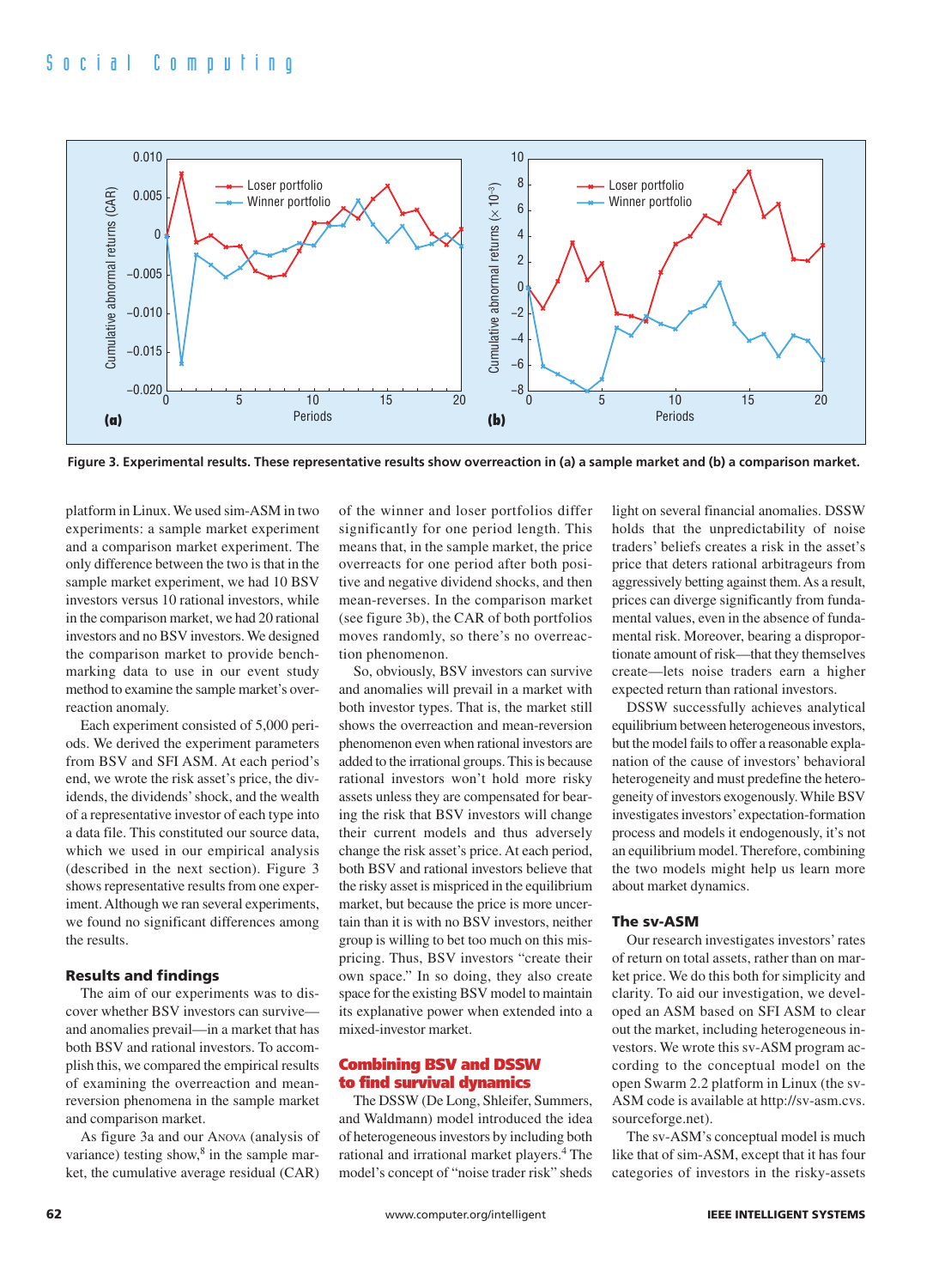market. In addition to BSV investors, sv-ASM includes

- noise traders, who are totally random in how they buy and sell;
- rational-expectation investors, who are smart arbitrageurs who always adopt the genetic algorithm to find and use any opportunity to earn more money; and
- passive investors, who follow the "buy and hold" strategy, and never buy or sell their risky-asset holdings.

In sv-ASM, artificial agents use a forecaster that—according to SFI ASM—can generate rational-expectation equilibrium behavior under certain technical circumstances. (The sv-ASM's genetic algorithm is the same as that used in SFI ASM, which lets agents form rational expectations even when the underlying pricing model is mismatched.6)

Roughly speaking, the genetic algorithm realizes "rationality" in the following way: At each period, once each agent has selected a price and dividend forecasting rule, the agents make the predictions and then figure out their demand for risky assets. It's now a trivial exercise for an auctioneer to find a price that clears the market by balancing the demand to the fixed supply of risky assets. The sv-ASM uses the same market clearance mechanism as sim-ASM.

#### **Experiments**

We ran 24 experiments with different random seeds of dividend generation. We then used an ANOVA process to calculate and compare the different investors'rates of return on total assets in each experiment. In addition, we calculated the frequency of extreme loss for the different investor categories to get a risk indication for the various investor types.

Each experiment consisted of 300,000 periods. (Because sv-ASM's agents use the genetic algorithm to form expectations, its forecasters require a long training time.) At each period's end, we wrote the risk asset's price, the dividends, the dividends shock, and each investor type's wealth into a data file and used the data for empirical analysis.

#### **Results and findings**

Figure 4 shows a comparison of the final wealth for the different investor types. According to Friedman,<sup>2</sup> investors who aren't fully rational will gradually lose money when trading with rational investors, and will thus eventually be eliminated from the market. So,



**Figure 4. The sv-ASM experiment results. A comparison of the final wealth for each investor category.**

in real markets, there won't be any more behavioral investors. That is, the BSV model is useless because the BSV investors are eliminated with the probability of one.

It's therefore important that we examine Friedman's hypothesis that behavioral investors will lose money in their trading with rational investors. Such empirical testing can hardly be done in real markets due to the unavailability of data. However, our ABC approach gives researchers the freedom to use the data of individual wealth fluctuation.

To calculate and compare rates of return on the different investor categories' total wealth from our experiments, we again used an ANOVA process. The results show that the rational and BSV investors achieved the same expected rates of return on total wealth, and also faced the same bankruptcy probability—which means that rational arbitrageurs cannot "eliminate" BSV investors, even in the long run.

**A**lthough still in an early stage, our ABC modeling approach could be refined to help solve complex financial economic models in which investors' behavior is heterogeneous and affected by various kinds of cognitive bias. In our examples here, for instance, ASM investors don't learn from each other. Such social learning has been the subject of much discussion in the agentbased modeling community. At one extreme, investors might operate completely on their own, learning rules over time and only interacting with others through common price and information variables. Other mechanisms might try to facilitate some form of communication across investors, or even transfer rule-based information across individuals from generation to generation. How such an information transfer is handled could be critical to market dynamics.

#### **Acknowledgments**

The authors are grateful to the Natural Science Funds of China for financial support (Project 70471062), to Gu Zhi-hui, Huang Yi-ping, Liu Hong-hai, Yu Ying, Zhang Qing-yuan, and Zhao Shuai-te, and to participants in the Seminar on Behavioral and Agent-Based Computational Finance, jointly supported by Ma Jun-lu, the director of Department of Finance, Nankai University, and Wei Zhang.

#### **References**

1. R. Lucas, "Asset Prices in an Exchange Economy," *Econometrica*, vol. 46, no. 6, 1978, pp. 1426–1445.